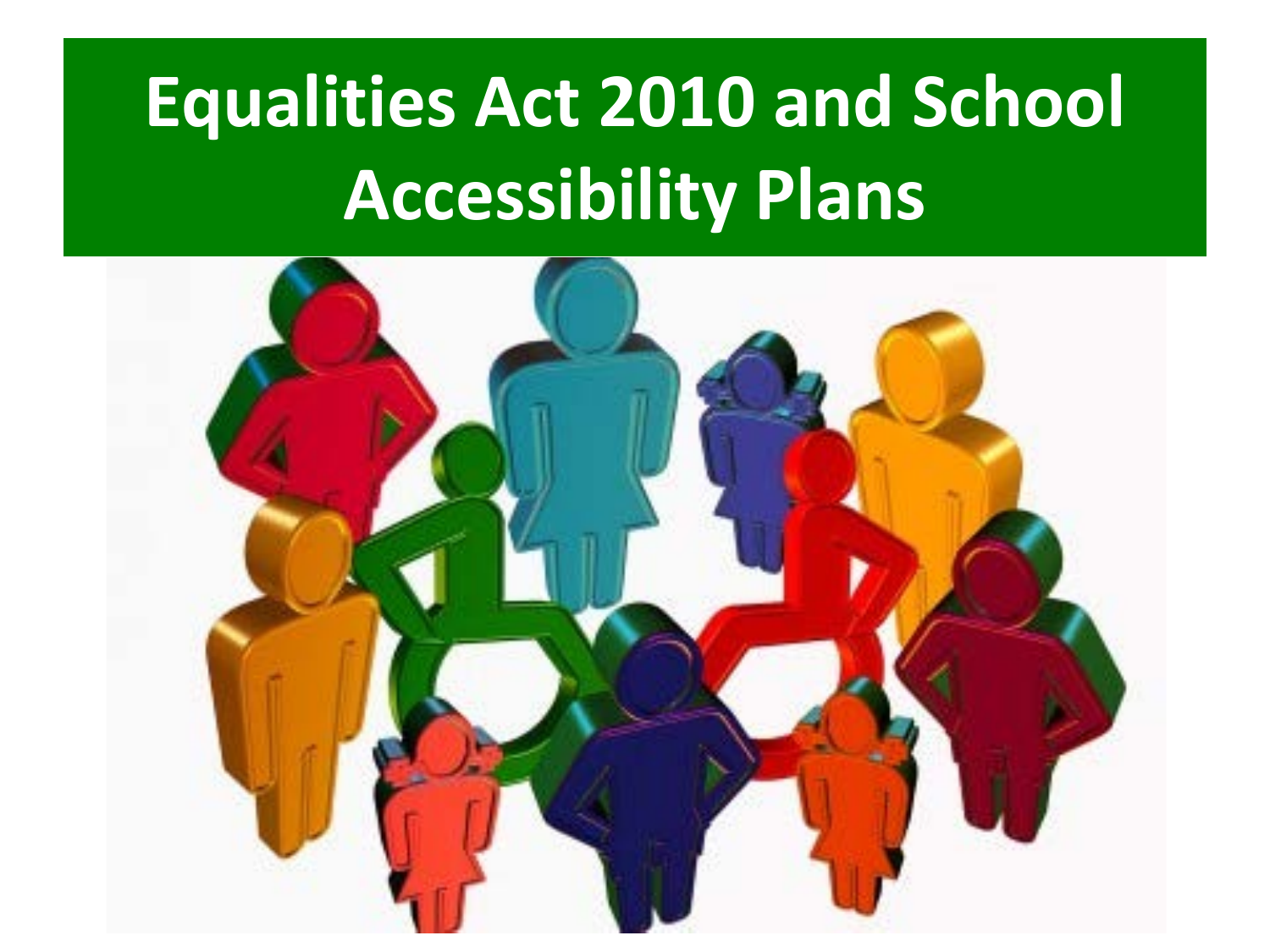This is a reminder to Governors about their statutory duty under the Equalities Act 2010 to ensure that their School has a current Accessibility Plan in place. The Plan must identify the strategies to be used by the school to increase access for those with disabilities. The Plan must identify how the school will:

- *increase curriculum participation by disabled pupils;*
- *improve the physical environment of the school to enable better access for those with disabilities to education, facilities and services provided;*
- *improve the accessibility to information for those with disabilities*

The school Accessibility Plan can be produced as a discrete document, or incorporated within other appropriate school documentation, for example, the School Development Plan or the School Equality Plan.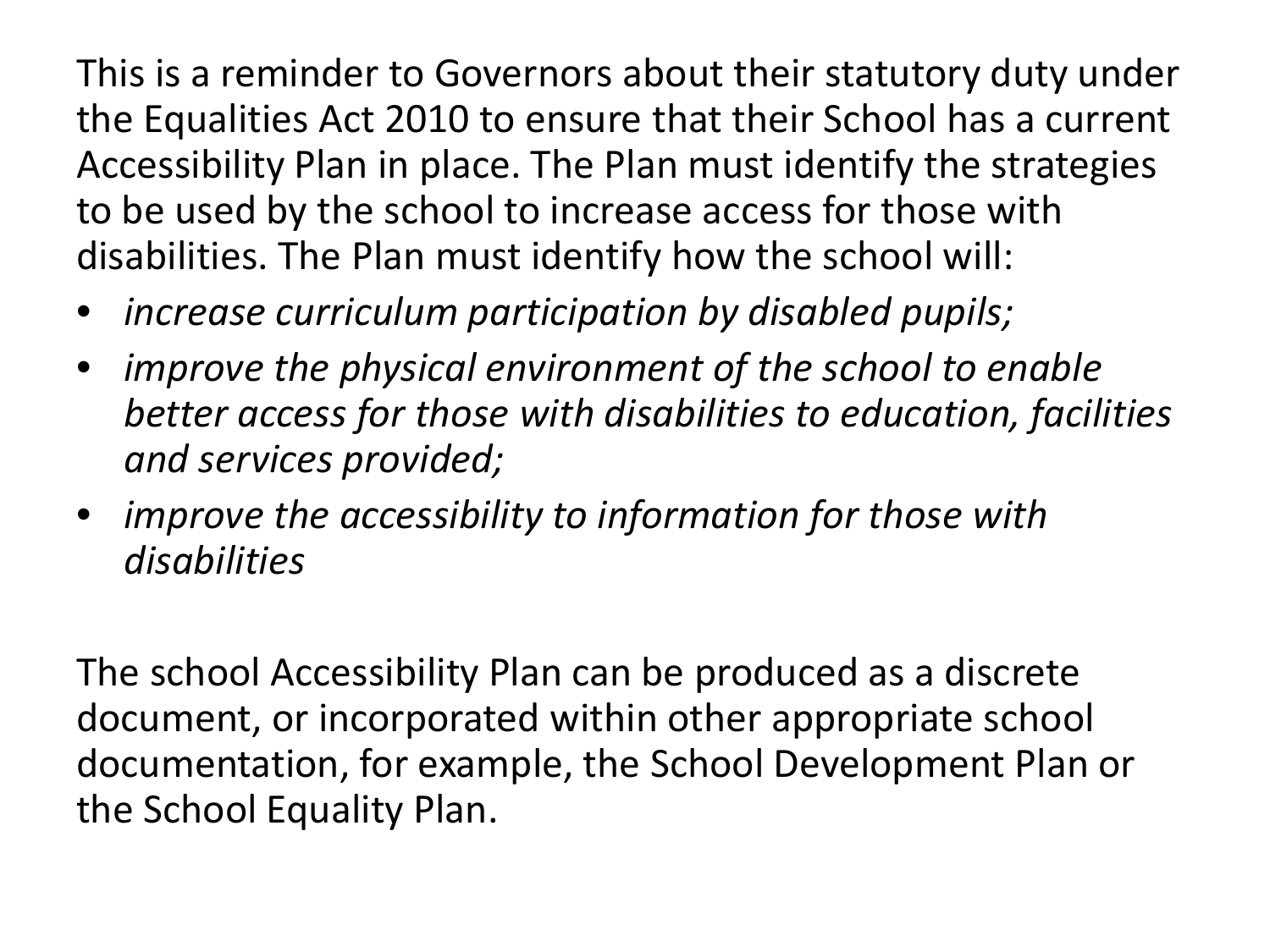The following are examples of issues that should be included within the Plan:

- *The way in which the curriculum is differentiated and, at Key Stage 4, any alternative accreditation offered.*
- *How information for pupils, parents and the community can be made available in different formats, e.g. Widgit symbols, Braille, larger font.*
- *Plans to improve the signage and access in the buildings and grounds.*
- *Arrangements that could be put in place if a disabled parent needed support to attend a school event, e.g. the availability of a signer for a parents' evening.*

**A reminder letter was sent to schools in December, 2016.**